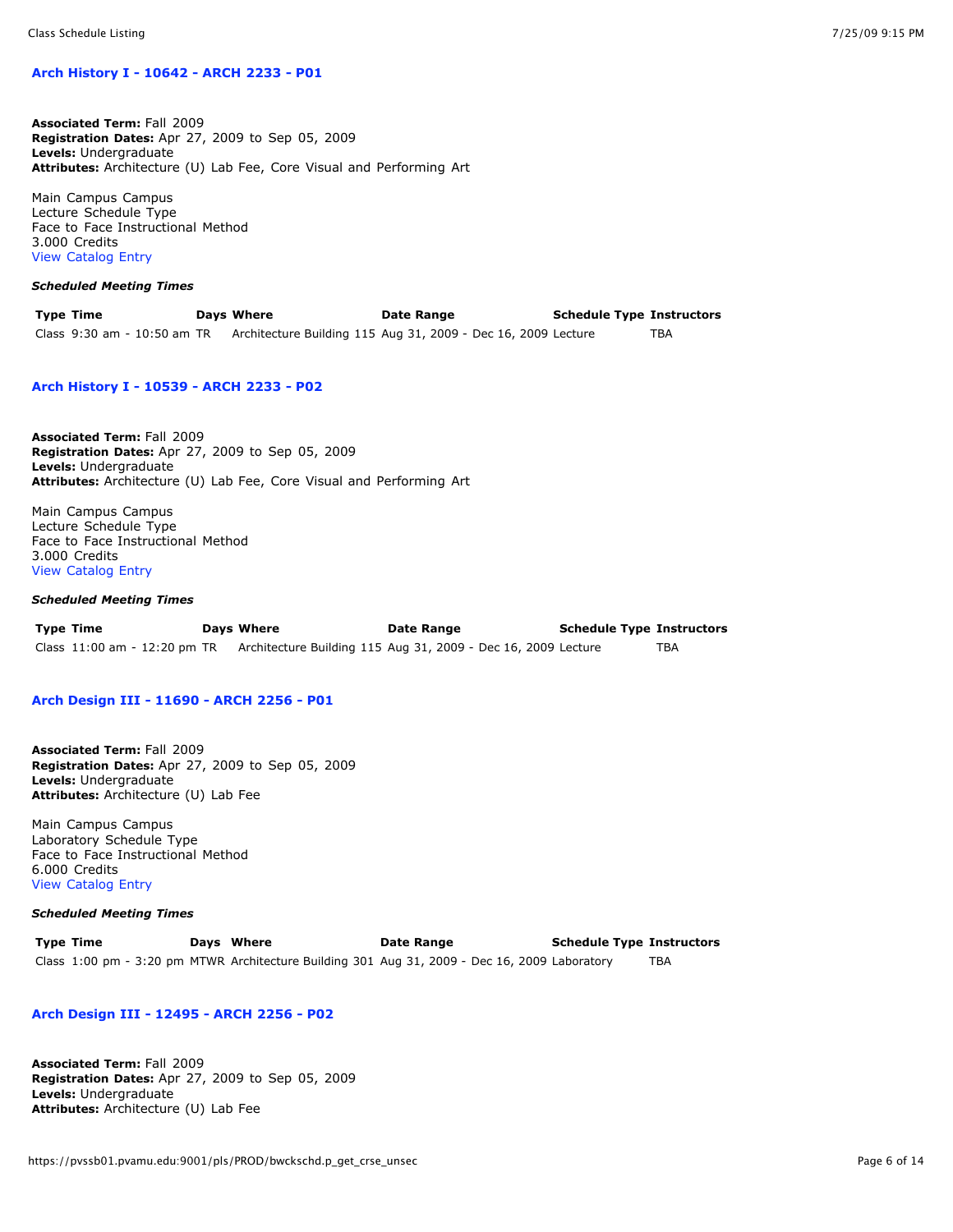Main Campus Campus Laboratory Schedule Type Face to Face Instructional Method 6.000 Credits [View Catalog Entry](https://pvssb01.pvamu.edu:9001/pls/PROD/bwckctlg.p_display_courses?term_in=201010&one_subj=ARCH&sel_crse_strt=2256&sel_crse_end=2256&sel_subj=&sel_levl=&sel_schd=&sel_coll=&sel_divs=&sel_dept=&sel_attr=)

## *Scheduled Meeting Times*

| <b>Type Time</b> | Days Where | <b>Date Range</b>                                                                             | <b>Schedule Type Instructors</b> |     |
|------------------|------------|-----------------------------------------------------------------------------------------------|----------------------------------|-----|
|                  |            | Class 1:00 pm - 3:20 pm MTWR Architecture Building 303 Aug 31, 2009 - Dec 16, 2009 Laboratory |                                  | TBA |

#### **[Arch Design III - 12013 - ARCH 2256 - P03](https://pvssb01.pvamu.edu:9001/pls/PROD/bwckschd.p_disp_detail_sched?term_in=201010&crn_in=12013)**

**Associated Term:** Fall 2009 **Registration Dates:** Apr 27, 2009 to Sep 05, 2009 **Levels:** Undergraduate **Attributes:** Architecture (U) Lab Fee

Main Campus Campus Laboratory Schedule Type Face to Face Instructional Method 6.000 Credits [View Catalog Entry](https://pvssb01.pvamu.edu:9001/pls/PROD/bwckctlg.p_display_courses?term_in=201010&one_subj=ARCH&sel_crse_strt=2256&sel_crse_end=2256&sel_subj=&sel_levl=&sel_schd=&sel_coll=&sel_divs=&sel_dept=&sel_attr=)

#### *Scheduled Meeting Times*

**Type Time Days Where Date Range Schedule Type Instructors** Class 3:30 pm - 5:50 pm MTWR Architecture Building 302 Aug 31, 2009 - Dec 16, 2009 Laboratory TBA

## **[Arch Design III - 12007 - ARCH 2256 - P04](https://pvssb01.pvamu.edu:9001/pls/PROD/bwckschd.p_disp_detail_sched?term_in=201010&crn_in=12007)**

**Associated Term:** Fall 2009 **Registration Dates:** Apr 27, 2009 to Sep 05, 2009 **Levels:** Undergraduate **Attributes:** Architecture (U) Lab Fee

Main Campus Campus Laboratory Schedule Type Face to Face Instructional Method 6.000 Credits [View Catalog Entry](https://pvssb01.pvamu.edu:9001/pls/PROD/bwckctlg.p_display_courses?term_in=201010&one_subj=ARCH&sel_crse_strt=2256&sel_crse_end=2256&sel_subj=&sel_levl=&sel_schd=&sel_coll=&sel_divs=&sel_dept=&sel_attr=)

### *Scheduled Meeting Times*

**Type Time Days Where Date Range Schedule Type Instructors** Class 3:30 pm - 5:50 pm MTWR Architecture Building 304 Aug 31, 2009 - Dec 16, 2009 Laboratory TBA

# **[Materials & Meth I - 10645 - ARCH 2273 - P01](https://pvssb01.pvamu.edu:9001/pls/PROD/bwckschd.p_disp_detail_sched?term_in=201010&crn_in=10645)**

**Associated Term:** Fall 2009 **Registration Dates:** Apr 27, 2009 to Sep 05, 2009 **Levels:** Undergraduate **Attributes:** Architecture (U) Lab Fee

Main Campus Campus Lecture Schedule Type Face to Face Instructional Method 3.000 Credits [View Catalog Entry](https://pvssb01.pvamu.edu:9001/pls/PROD/bwckctlg.p_display_courses?term_in=201010&one_subj=ARCH&sel_crse_strt=2273&sel_crse_end=2273&sel_subj=&sel_levl=&sel_schd=&sel_coll=&sel_divs=&sel_dept=&sel_attr=)

*Scheduled Meeting Times*